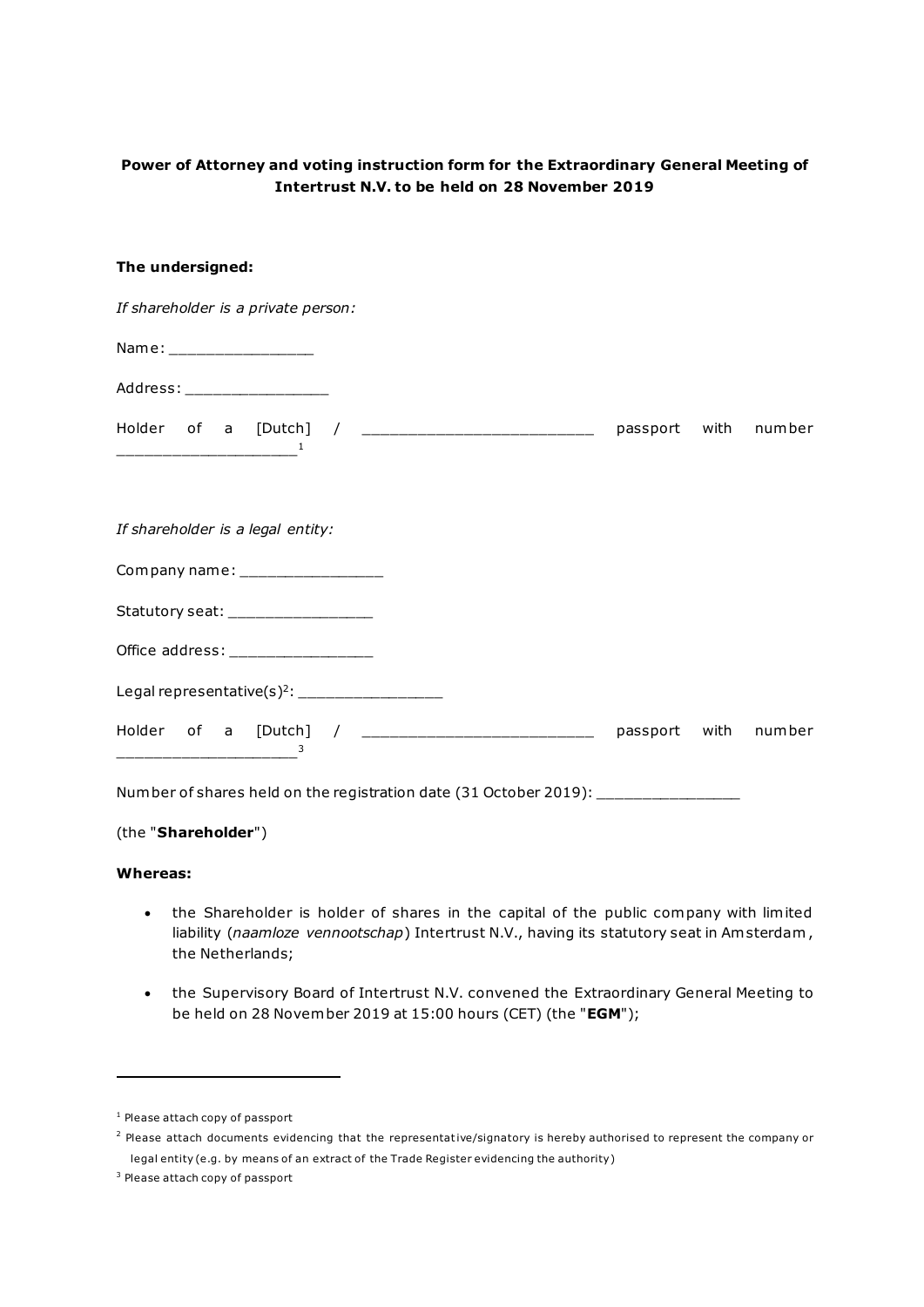• the Shareholder has instructed his/her intermediary to register him/her with ABN AMRO Bank N.V. with the number of shares applied for registration,

## **Hereby:**

- 1. grants a power of attorney to Manon Cremers, civil-law notary in Am sterdam , the Netherlands, and/or her legal substitute and/or each civil-law notary of Stibbe, (i) to attend the EGM and (ii) to represent the Shareholder in the EGM and to cast a vote in accordance with the voting instructions, as given below for all shares registered by the Shareholder; and
- 2. agrees to indemnify and to hold harmless the attorney against any claims, actions or proceedings made against the attorney and against any damages, costs and expenses that the attorney might incur in connection with this power of attorney.

This power of attorney is governed by Dutch law. Disputes, if any, with respect to this power of attorney shall be exclusively submitted to the competent Court in Am sterdam.

This power of attorney and voting instruction form must have been received by Manon Crem ers, civil-law notary in Am sterdam, the Netherlands, at the offices of Stibbe (Beethovenplein 10, 1077 WM Amsterdam, the Netherlands) or, if sent in pdf-form electronically at her e-mail address manon.cremers@stibbe.com ultimately on 21 November 2019, 17:00 hours (CET).

In the event the Shareholder later decides to attend the EGM he/she has the possibility to withdraw his/her proxy and voting instruction prior to the EGM, at the reception desk of the venue of the EGM, Prins Bernhardplein 200 in Am sterdam, the Netherlands.

*(signature on the final page)*